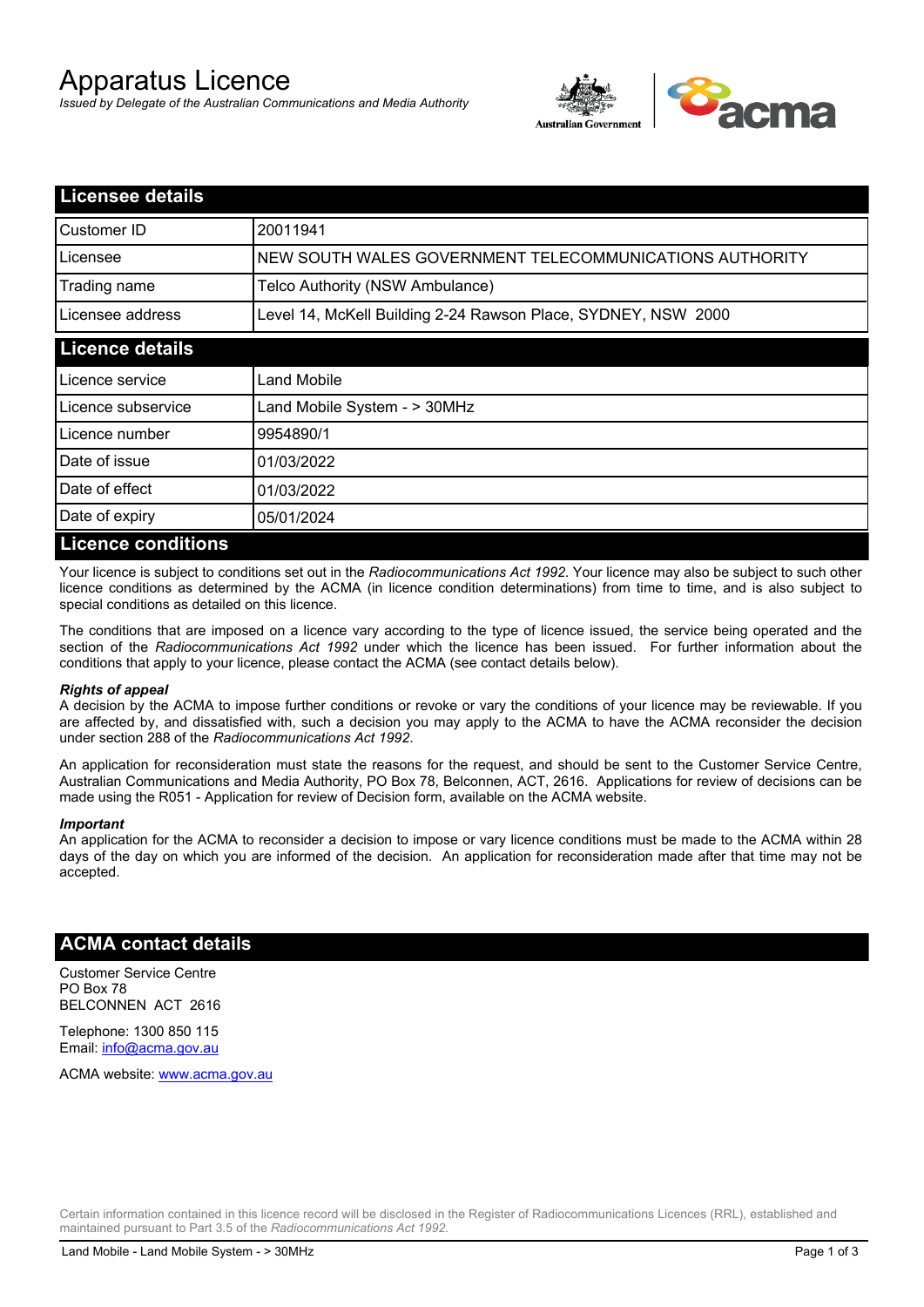# **Advisory Notes applying to licence no.: 9954890/1**

Conditions applicable to the operation of Land Mobile System station(s) authorised under this licence can be found in the Radiocommunications Licence Conditions (Apparatus Licence) Determination and the Radiocommunications Licence Conditions (Land Mobile Licence) Determination. Copies of these determinations are available from the ACMA and from the ACMA home page (www.acma.gov.au).